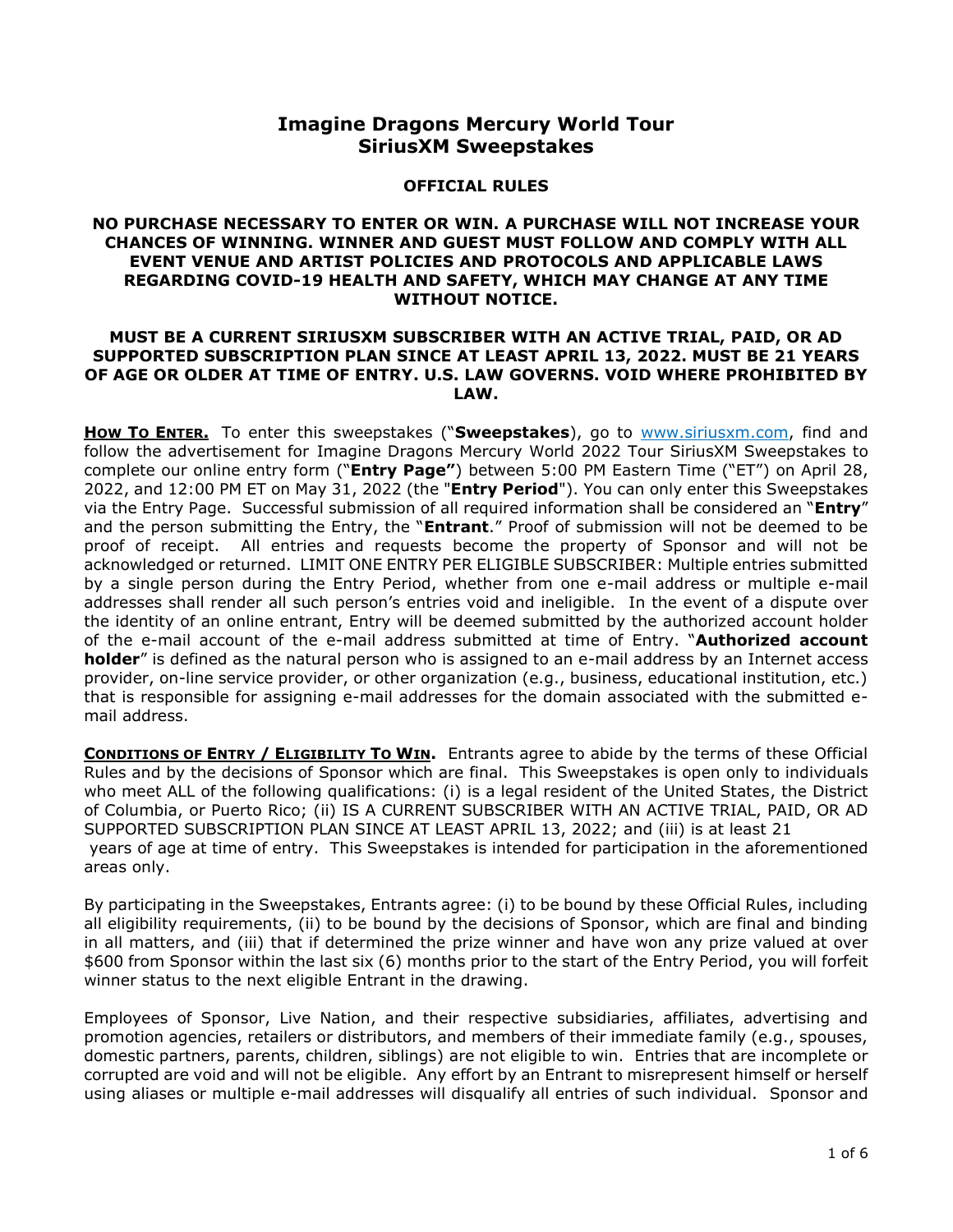its agents reserve the right to verify eligibility qualifications of any winner. Failure to comply with these Official Rules as determined in the sole discretion of the Sponsor may result in disqualification from the Sweepstakes. This Sweepstakes is subject to all applicable federal, state, and local laws and regulations.

**SPECIAL PUBLICITY NOTICE.** If you are selected as a potential winner, you grant to Sponsor and their respective promotional agents your express permission (except where prohibited by law) to use your name, identity, description of prize won, hometown and likeness, if applicable, for promotional purposes, in any media now known or hereafter developed, including on the radio, and including for "live notification" of potential winner status purposes, without further compensation. Even though you consent to all the above, Sponsor has no obligation to do any of it. See more details at "WINNER / SELECTION / AGREEMENTS" below.

**PRIZE.** One (1) Grand Prize will be awarded to one (1) winner using the selection process described below and satisfaction of the eligibility requirements set forth above, consisting of:

- One (1) round-trip coach air transportation for two (2) to Las Vegas, NV (the **"Destination"**), from a major commercial airport in the continental United States nearest to winner's primary residence as determined by Sponsor; provided that Sponsor reserves the right to substitute ground transportation for air transportation if winner resides within 150 miles of the Destination;
- One (1) hotel accommodation for two (2) nights (one double occupancy room and room tax only) in or near Las Vegas, NV, checking in Friday, September 9, 2022 and checking out Sunday, September 11, 2022;
- Two (2) Wynn Club tickets for the Imagine Dragons Mercury World 2022 tour show scheduled for Saturday, September 10, 2022 at the Allegiant Stadium in Las Vegas, NV (the "**Event**");
- A VIP Merchandise Package

Approximate Retail Value of Prize: \$3,750.

All expenses not specifically mentioned herein, including without limitation, ground transportation, transfers, hotel amenities, fees and gratuities, meals, airline change fees, airline premium seat fees, airline baggage fees (both checked and carry on), personal expenses such as meals, photos, souvenirs, and passport fees, are the responsibility of the winner and guest. Travel and hotel accommodations are subject to availability. Certain blackout dates and material restrictions may apply. Date and location of the Event is subject to change and not the responsibility of Sponsor. If the Event is cancelled for any reason, Sponsor's only obligation is to award, or not award, the other elements of the prize, in its sole discretion. Event tickets are subject to certain terms and conditions as specified by the ticket issuer. Winner agrees that the tickets are awarded pursuant to a revocable, nontransferable license that is personal to the winner and may not be sold, resold, auctioned, bartered, assigned, exchanged, placed in commerce, transferred, given away, donated, or otherwise conveyed. Winner and guest must comply with all venue and event rules and regulations, including execution of all required releases (if applicable). Failure to do so may result in forfeiture of such portion(s) of prize. If the winner is unable to travel on the dates required, the selected winner will forfeit the prize and another winner will be selected from among eligible entries received. Winner and guest must travel on same itinerary. No prize substitution, cash substitution, assignment, or transfer of prizes is permitted, except by Sponsor who may substitute a prize of equal or greater value if any portion of the advertised prize becomes unavailable. In no event shall more than the number of stated prizes be awarded. All prizes are intended to be awarded. Any unused elements of the prize will be forfeited, will not be redeemable for cash, and may not reduce the prize value awarded for tax purposes. All federal, state, local, and other taxes, costs, and expenses relating to the use, acceptance, or possession of the Prize are the sole responsibility of the winner. Winner will receive an IRS Form 1099 for the actual value of the Prize awarded. Actual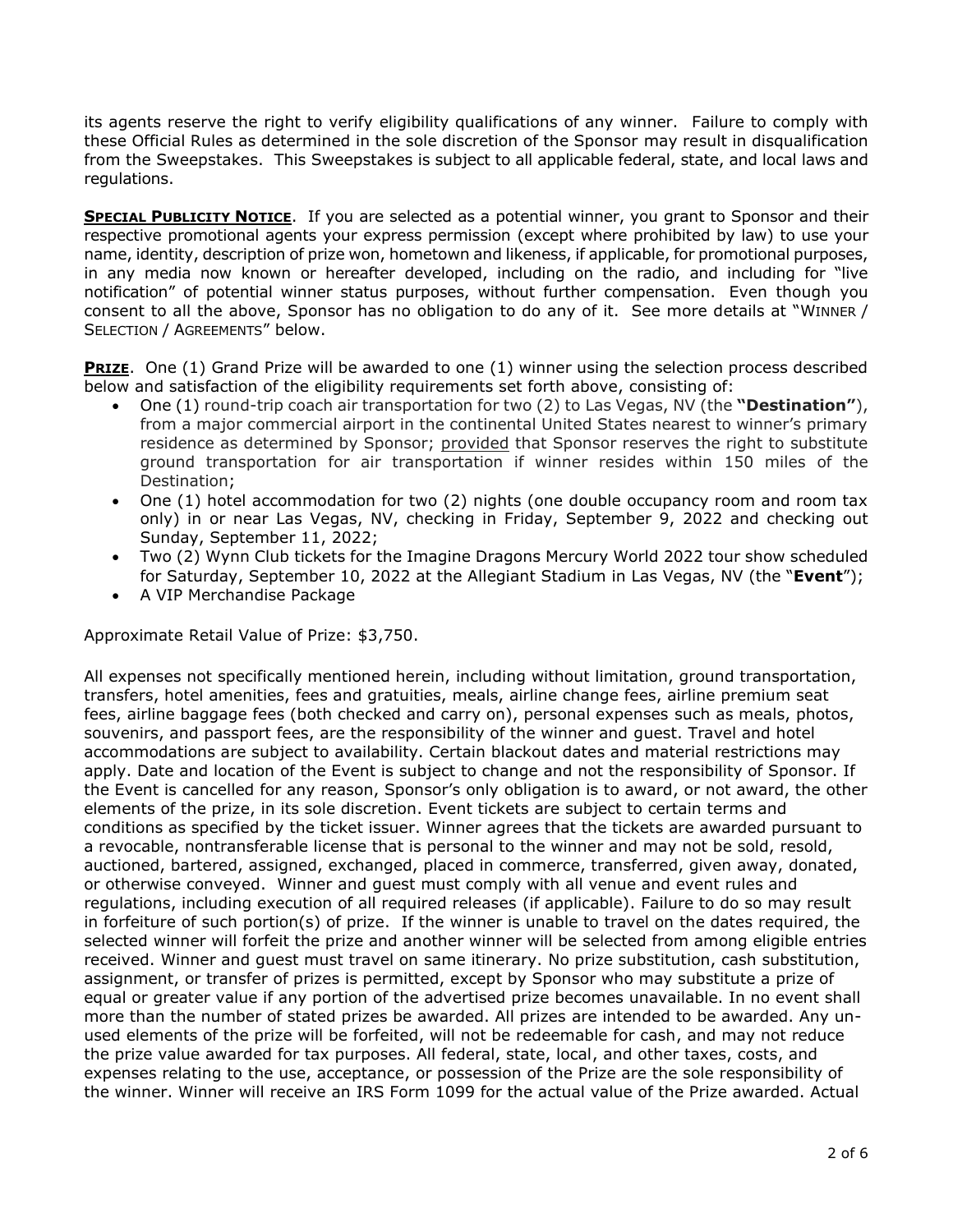retail value of the Prize depends upon the location of the winner and fares to/from Destination at time of departure.

**ODDS.** Odds of winning depend upon the number of eligible entries received during the Entry Period. This Sweepstakes may be advertised as follows: (1) on the radio on various music, talk, entertainment and sports channels on both Sirius and XM Radio, (2) on the internet on various music, talk, entertainment and sports websites and SiriusXM channel pages at [www.siriusxm.com,](http://www.siriusxm.com/) (3) on Facebook, Twitter and other social media sites, (4) by unsponsored and sponsored members of the public in social media and online communities, and possibly (5) via selected versions of the SiriusXM weekly e-newsletter "The Hear & Now" which versions contain banner advertisements for our Sweepstakes that are delivered to a minimum of approximately 15,000,000 email addresses.

**WINNER / SELECTION / AGREEMENTS.** The winner will be determined in a random drawing to be held on or about **May 31, 2022,** following the close of the Entry Period from among all eligible entries received under the supervision of Sponsor whose decisions are final and binding in all respects. Selected Grand Prize Winner will be notified by telephone using information provided at time of entry on the Entry Page and if a selected winner does not answer the call, a message will be left, and the selected winner must respond back to Sponsor within one (1) business day from the time of the message is left to give a valid email address where notification of potential winner status and required documents as described below can be sent Except where prohibited, acceptance of prize constitutes winner's consent, and winner and guest will be required to sign a release, to allow Sponsor and its promotional agents to use winner's and winner's guest's name, likeness, photo, video footage, and/or biographical data for advertising and promotional purposes, without additional compensation, in perpetuity, in all media, now known or hereafter developed, in connection with Sponsor, this Sweepstakes, the Sponsor's web sites, and the Events. Winner will be required to sign and return to Sponsor a Declaration of Eligibility, Publicity & Liability Release ("**Declaration**") (unless prohibited) and/or IRS Form W-9 (if required by IRS regulations), prior to and as a condition of acceptance of prize, WITHIN ONE (1) BUSINESS DAY OF THE DATE OF THE NOTIFICATION or prize will be forfeited and an alternate winner selected. Winner's guest must also sign and return a liability and publicity release (unless prohibited) prior to travel. Prize will be awarded within 45 days after receipt and verification of completed prize notification. If prize notification is undeliverable, or if a potential winner does not respond to the prize notification telephone call within the time specified or if the potential winner cannot be contacted for any reason, including an invalid telephone number, if the Declaration is not complete and received by Sponsor within the time required, or in the event of non-compliance with these Official Rules, the prize will be forfeited, and an alternate winner will be selected at random from the remaining eligible entries. Guest must be at least 21 years old at time of travel except as follows. In the event guest is under the age of majority ("Minor") as determined by the laws of the state in which the Minor resides, the Declaration must be signed by a parent or legal guardian on the Minor's behalf.

**SPECIAL COVID-19 NOTICE:** Entrants fully understand that (a) the novel coronavirus SARS-CoV-2 and any resulting disease (together with any mutation, adaptation, or variation thereof, "**COVID-19**") is extremely contagious and there is an inherent risk of exposure to COVID-19 in any place where people are or have been present; (b) no precautions, including protocols that will be implemented from time to time by Event venue can eliminate the risk of exposure to COVID-19; (c) while people of all ages and health conditions have been adversely affected by COVID-19, certain people have been identified by public health authorities as having greater risk based on age and/or underlying medical conditions; (d) other persons travelling to and/or from the Event and attending the Event may not be fully vaccinated against the Covid-19 virus; and (e) exposure to COVID-19 can result in being subject to quarantine requirements, illness, disability, other shortterm and long-term health effects, and/or death, regardless of age or health condition.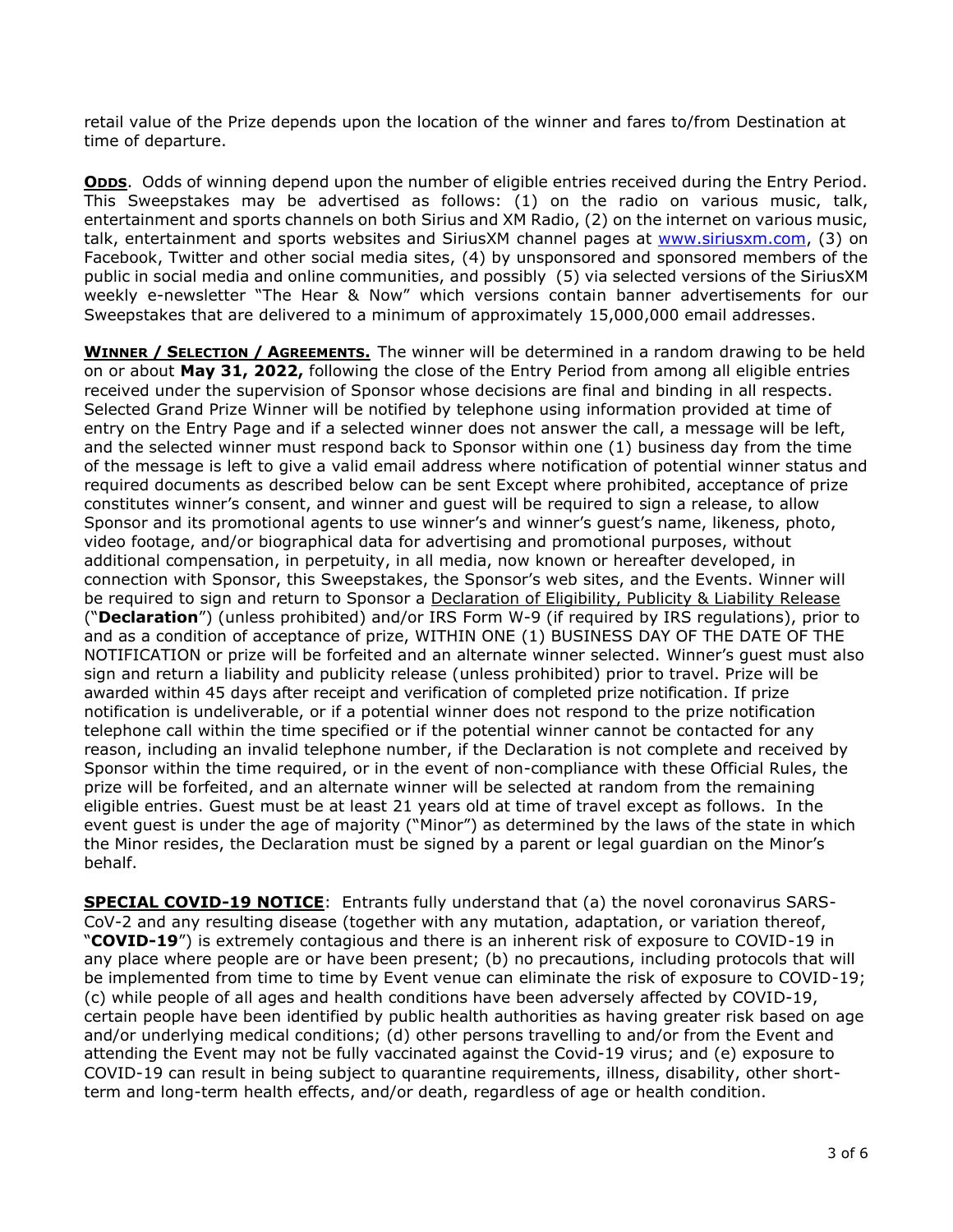**SPECIAL NOTICE REGARDING TRAVEL AND EVENT ATTENDANCE**: WINNER AND GUEST ARE RESPONSIBLE FOR STAYING INFORMED OF AND ABIDING BY ALL LOCAL LAWS AND TRAVEL AND EVENT VENUE RULES AND POLICIES, WHICH MAY INCLUDE, BUT ARE NOT LIMITED TO A TEMPERATURE CHECK, SOCIAL DISTANCING, MASKING, PROOF OF VACCINATION, AND/OR PROOF OF NEGATIVE VIRUS TESTING. SPONSOR, LIVE NATION, THE APPLICABLE TRAVEL AIRLINE, EVENT PERSONNEL AND STAFF AND THEIR RESPECTIVE AGENTS, EACH RESERVE THE RIGHT, IN THEIR SOLE DISCRETION, TO REMOVE OR TO DENY TRAVEL, OR REVOKE ACCESS TO THE EVENT, TO WINNER AND/OR GUEST WHO DOES NOT COMPLY WITH ANY OF THE AFOREMENTIONED RULES, IS INTOXICATED, PRESENTS A SAFETY RISK, ENGAGES IN DISRUPTIVE BEHAVIOR, OR ACTS WITH THE INTENT TO ANNOY, ABUSE, THREATEN, OR HARASS ANY OTHER PERSON. COVID-19 HEALTH PROTOCOLS MAY CHANGE AT ANY TIME AND SPONSOR, LIVE NATION, EVENT VENUE, AND TALENT HAVE NO OBLIGATION OR RESPONSIBILITY TO ANY PERSON WHO IS UNABLE TO COMPLY WITH UPDATED REQUIREMENTS, IS DENIED ENTRY, OR WHO MAY BE REMOVED FROM THE EVENT.

**EVENT ATTENDANCE**: Winner and guest must follow and comply with all Event venue and artist policies and protocols and applicable laws regarding COVID-19 health and safety, which are subject to change at any time.

**PRIVACY NOTICE / MARKETING**. By entering this Sweepstakes, any personal information Entrants submit will be disclosed to the Sponsor and will be used only by us consistent with our privacy policy. Sponsor may use Entrants' personal information, including postal and e-mail addresses, to contact Entrants regarding SiriusXM goods and services and any other offers and/or promotions that we believe might be of interest to Entrants. (If you have previously asked us not to send you promotional emails, your Entry into this Sweepstakes will cause you to receive emails related only to this Sweepstakes.)

Special Note: We will make no use of your telephone number or date of birth as a result of your Entry except to contact potential winner and to verify your eligibility to enter. This promotion may be advertised on Facebook, but Entrants will be providing information to Sirius XM Radio Inc. and not to Facebook. Be sure to read the SiriusXM Radio Privacy Policy at [www.siriusxm.com/privacy.](http://www.siriusxm.com/privacy)

**GENERAL CAUTION / RELEASE**. Sponsor reserves the right to permanently disqualify any person it believes has violated these Official Rules. If, in Sponsor's opinion, there is any suspected or actual evidence of electronic or non-electronic tampering with any portion of this Sweepstakes, or if technical difficulties or technical corruption (including a computer virus or system malfunction) compromise the integrity of the Sweepstakes, Sponsor reserves the right to terminate the Sweepstakes and select winner from among all eligible entries received prior to termination. Should the Sweepstakes be terminated prior to the stated expiration date, notice will be posted at [www.siriusxm.com.](http://www.siriusxm.com/) Any attempt to deliberately damage the content or operation of this drawing is unlawful and subject to legal action by the Sponsor and its agents. You agree, on your own behalf, and on behalf of your heirs, executors, administrators, legal representatives, successors and assigns (collectively the "**Releasing Parties**") to hereby release, defend, indemnify, and hold harmless the Sponsor, Live Nation, and those working on their respective behalf, and all other businesses involved in this Sweepstakes (including prize vendor or provider, talent, or Event Venue), as well as each of their respective employees, officers, directors, agents and representatives, successors and assigns (collectively the "**Released Parties**"), from any and all actions, causes of action, suits, debts, dues, sums of money, accounts, reckonings, covenants, contracts, controversies, agreements, promises, trespasses, lost profits, indirect or direct damages, consequential damages, incidental damages, punitive or exemplary damages, including for injury and death, judgments, extent, executions, claims and demands whatsoever, in law, admiralty or equity, whether known or unknown, foreseen or unforeseen, against Released Parties which any one or more of the Releasing Parties ever had, now have or hereafter can, shall or may have, whether known or unknown, asserted or non-asserted,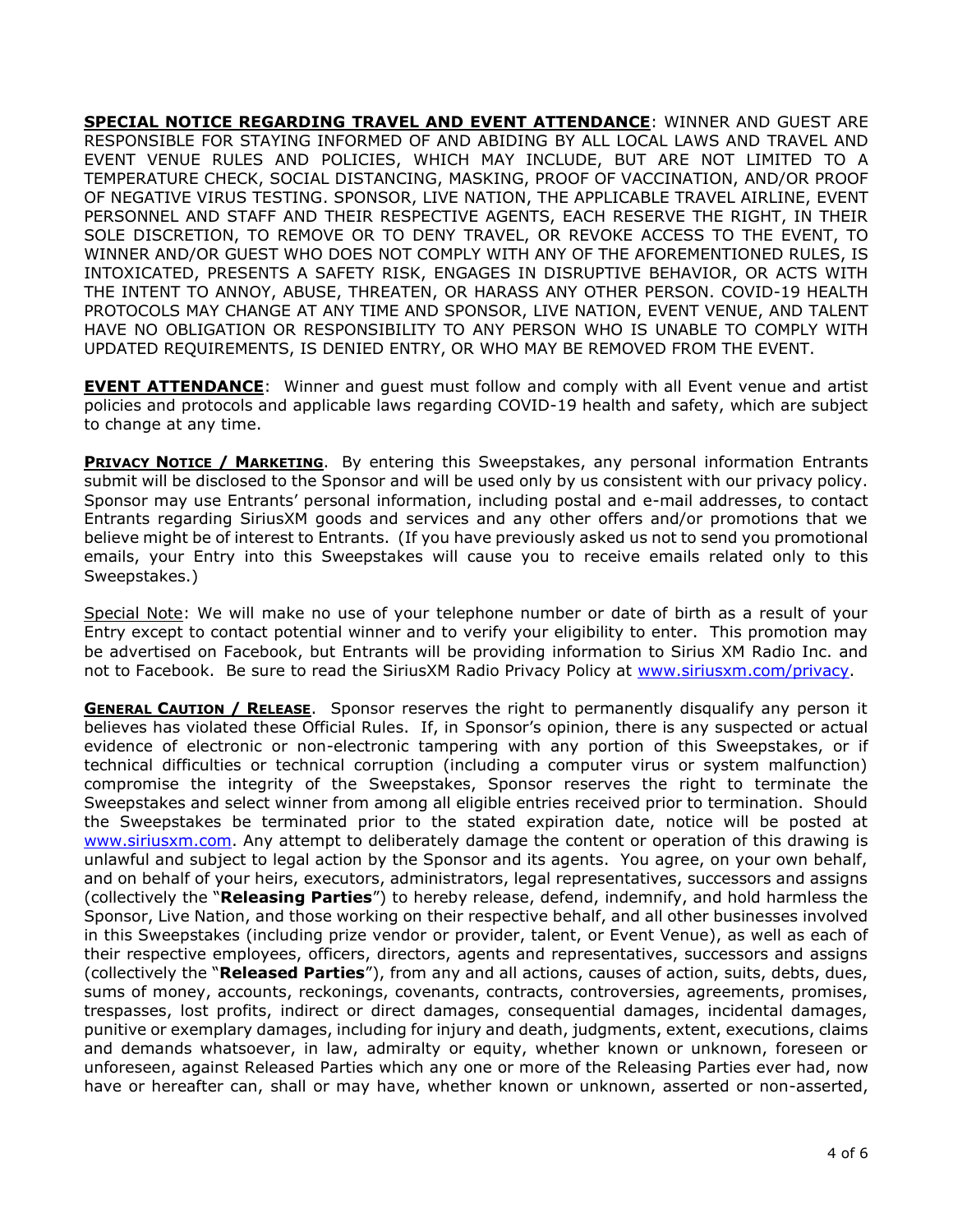which may in any way arise out of or relate to your participation in this Sweepstakes or the awarding, acceptance, use, or misuse of a prize, including travelling to and attendance at the Event.

**DISCLAIMER OF LIABILITY.** The Released Parties shall not be responsible for (i) any typographical or other error in the publishing or printing of the offer, administration of the Sweepstakes or in the announcement of any prize; (ii) lost, late, misdirected, damaged, illegible or incomplete entries, or postage due mail; (iii) error, omission, interruption, deletion, defect, delay in operations or transmission, theft or destruction or unauthorized access to or alterations of entry materials, or for technical, network, telephone equipment, electronic, computer, mobile device, hardware or software malfunctions of any kind, or inaccurate transmission of or failure to receive entry information by Sponsor on account of technical problems or traffic congestion on the Internet or at any web site or any combination thereof; (iv) any injury or damage to entrant's or any other person's computer or mobile device related to or resulting from participating in the Sweepstakes; or (v) the failure of any third party to comply with the instructions and proper administration of this Sweepstakes.

You agree that the Released Parties shall not be liable for any injury, including illness, death, loss, or damage of any kind caused or claimed to be caused, by participation in this Sweepstakes, or from the acceptance, use, or redemption of any prize, including travelling to and attendance at the Event.

**FORCE MAJEURE**. In the event Sponsor and its agents are prevented from continuing with this Sweepstakes as contemplated herein by any event beyond its control, including but not limited to fire, flood, earthquake, explosion, pandemic, virus, quarantine, labor dispute or strike, act of God or public enemy, satellite or equipment failure, riot or civil disturbance, terrorist threat or activity, war (declared or undeclared) or any federal, state, or local government law, order, or regulation, or order of any court or other cause not within their control, Sponsor and its agents shall have the right to modify, suspend, extend or terminate the sweepstakes, and award the prize in its sole discretion. IF THE EVENT IS CANCELLED OR TRAVEL TO THE DESTINATION IS IN ANY WAY DELAYED OR CANCELLED, SPONSOR'S ONLY OBLIGATION IS TO AWARD, OR NOT AWARD, THE REMAINING ELEMENTS OF THE PRIZES DESCRIBED ABOVE, IN ITS SOLE DISCRETION, WITH NO ALTERNATIVE COMPENSATION TO THE WINNER AND GUEST.

**LAW / DISPUTE RESOLUTION.** This Sweepstakes shall be governed by and interpreted under the laws of the State of New York, U.S.A., without regard to its conflicts of laws provisions that may require the application of the laws of another jurisdiction. All disputes, claims, and causes of action arising out of or in connection with this Sweepstakes shall be resolved individually, without resort to any form of class action. Any action or litigation concerning this Sweepstakes shall take place exclusively in the federal or state courts sitting in New York, New York, and you expressly consent to the jurisdiction of and venue in such courts and you waive all defenses of lack of jurisdiction and inconvenient forum with respect to such courts. You agree to service of process by mail or other method acceptable under the laws of the State of New York. ANY CLAIMS, JUDGMENTS AND/OR AWARDS SHALL BE LIMITED TO ACTUAL OUT-OF-POCKET COSTS ASSOCIATED WITH ENTERING THIS SWEEPSTAKES. YOU HEREBY WAIVE ANY RIGHTS OR CLAIMS TO ATTORNEY'S FEES, INDIRECT, SPECIAL, PUNITIVE, INCIDENTAL OR CONSEQUENTIAL DAMAGES, WHETHER FORESEEABLE OR NOT AND WHETHER BASED ON NEGLIGENCE OR OTHERWISE.

**WINNERS LIST.** For the name of the winner, available after **June 1, 2022** ("**Winner List Date**"), send a stamped, self-addressed envelope (except where prohibited) and a note identifying the name of this Sweepstakes within 45 days after the Winners List Date to the Sponsor at the address set forth below, Attention: Promotions Department/ Imagine Dragons Mercury World Tour.

**SPONSOR.** The Sponsor of this promotion is Sirius XM Radio Inc., 1221 Avenue of the Americas, 36<sup>th</sup> Floor, New York, New York 10020. Sponsor's Sweepstakes and other promotions may be advertised through its subsidiaries and affiliates, including Pandora®. This promotion may be advertised on